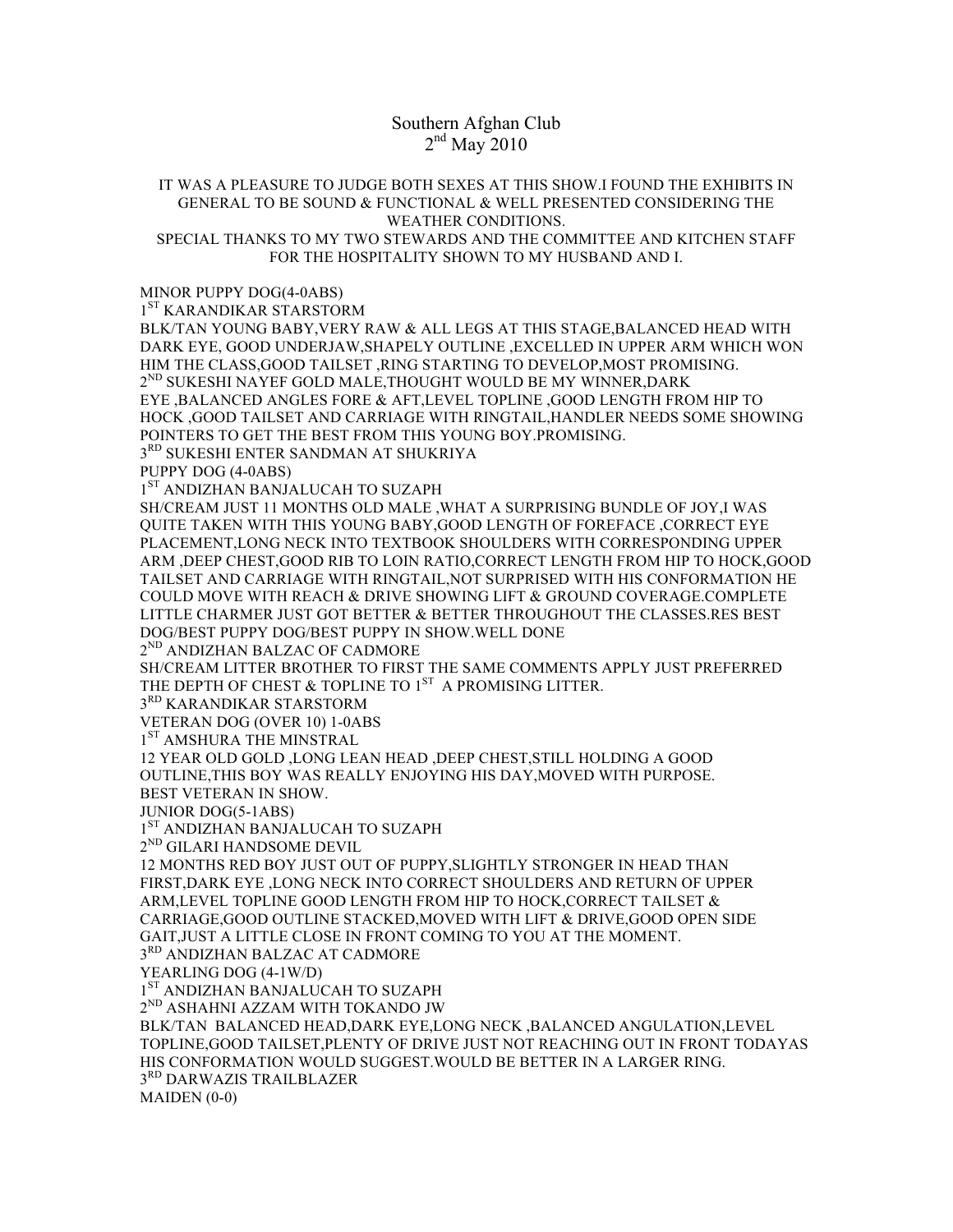NOVICE(1-0ABS)

 $1<sup>ST</sup>$  GILARI HANDSOME DEVIL

GRADUATE (4-1W/D)

1<sup>ST</sup> SITANA RAHIMYAR KHAN

SH/M/GOLD 2.5 YEAR OLD ,GORGEOUS HEAD,LONG AND LEAN FOREFACE,CORRECT EYESHAPE,LONG NECK INTO GOOD FRONT ASSEMBLY MATCHING REAR,LEVEL TOPLINE,GOOD TAILSET & CARRIAGE WITH RINGTAIL.MOVED WITH REACH & DRIVE,SOUND COMING & GOING.CONTENDER FOR RBD, I NEEDED MORE FROM HIM IN THE CHALLENGE .

2<sup>ND</sup> NAGAZUMI MOSCATO

BRINDLE 2.5 YEAR OLD,GOOD HEAD DARK EYE,LONG NECK MATCHING FRONT & REAR, LEVEL TOPLINE,PROMINENT PIN BONES, NOT REACHING OUT IN FRONT AS HIS CONFORMATION SUGGESTS.COULD OF FELT UNSURE WITH THE FLOOR.

3RD BRANDESWOOD SUPER TROOPER

POST GRADUATE(4-1ABS)

1<sup>ST</sup> METEWAND ZARAGOZA

2.5 YEAR OLD CREAM JUST MY TYPE,LOVELY HEAD,WITH DARK EYE,GOOD UNDERJAW.EXCELLING IN SHOULDER & RETURN,COMPLIMENTED BY THE REAR,GOOD RIB TO LOIN RATIO,WELL MUSCLED,HE WAS RATHER DISTRACTED IN THE CLASS BY A PLAYMATE,HOWEVER HIS YOUNG HANDLER TOOK THE TIME AND GOT THE BEST OUT OF HIM DESERVED THE CLASS WIN BUT THREW IT ALL AWAY IN THE CHALLENGE MY DISAPPOINTMENT OF THE DAY.

2<sup>ND</sup> SARAKHAN SHERDEN

B/T 3.5 YEAR OLD HAVE JUDGED THIS BOY BEFORE ,HE HAS PUT WEIGHT ON AND MATURED NICELY.MATCHING FRONT & REAR ASSEMBLY,LEVEL TOPLINE,MOVED TRUE WITH PURPOSE.

3<sup>RD</sup> YOUSSEF AL DAOUD

LIMIT (2-1ABS)

1<sup>ST</sup> SARAKHAN SIROCCO JW, HAVE JUDGED THIS DOG BEFORE AND HE CAN BE HIS OWN WORST ENEMY ACTING THE CLOWN GLAD TO SAY TODAY WAS NOT THE CIRCUS RING. 3.5 YEAR OLD B/M/GOLD.LITTER BROTHER TO 2<sup>ND</sup> IN PREVIOUS CLASS, STRIKING HEAD,KEEN EXPRESSION,LONG FOREFACE,LONG NECK INTO CORRECT SHOULDERS, GOOD RETURN,DEEP CHEST,SHORT FIRM LOIN,GOOD LENGTH FROM HIP TO HOCK,WELL MUSCLED 2<sup>ND</sup> THIGH, CORRECT TAILSET & CARRIAGE WITH RINGTAIL. AS HIS CONFORMATION WOULD SUGGEST HE COVERS THE GROUND WITH MINIMUM STRIDES SHOWING REACH & DRIVE WITH LIFT.STEPPED UP ANOTHER GEAR IN THE CHALLENGE TO SECURE BEST DOG & RES BEST IN SHOW.

## OPEN DOG (1-0ABS)

1<sup>ST</sup> MASHAALAH NAMU TO SUZAPH JW

5.5 YEAR OLD GOLD,BALANCED HEAD WITH GOOD EYE SHAPE & PLACEMENT,GOOD FRONT ANGLES COMPLIMENTED BY REAR,CORRECT TAILSET & CARRIAGE,A LITTLE EXCITABLE ON THE MOVE HAVING LOTS OF FUN UNFORTUNATELY CARRYING A TAD TOO MUCH WEIGHT.

**BITCHES** MINOR PUPPY (2-0ABS) 1<sup>ST</sup> SUKESHI HABAAYIB BLK/M/GOLD PRETTY GIRL, VERY FEMININE,COMPACT BODY,MOVED VERY SOUNDLY SHOWING A BIT MORE MATURITY THAN HER SISTER MOVED STEADY AND TRUE. 2<sup>ND</sup> SUKESHI GHANAATI LITTER SISTER TO ABOVE SAME COMMENTS APPLY, NOT QUITE AS SURE AS HER SISTER ALTHOUGH I DID PREFER HER LOIN BEING SLIGHTLY LONGER. PUPPY BITCH (2-0ABS) 1<sup>ST</sup> ANDIZHAN BARIKAH AT CADMORE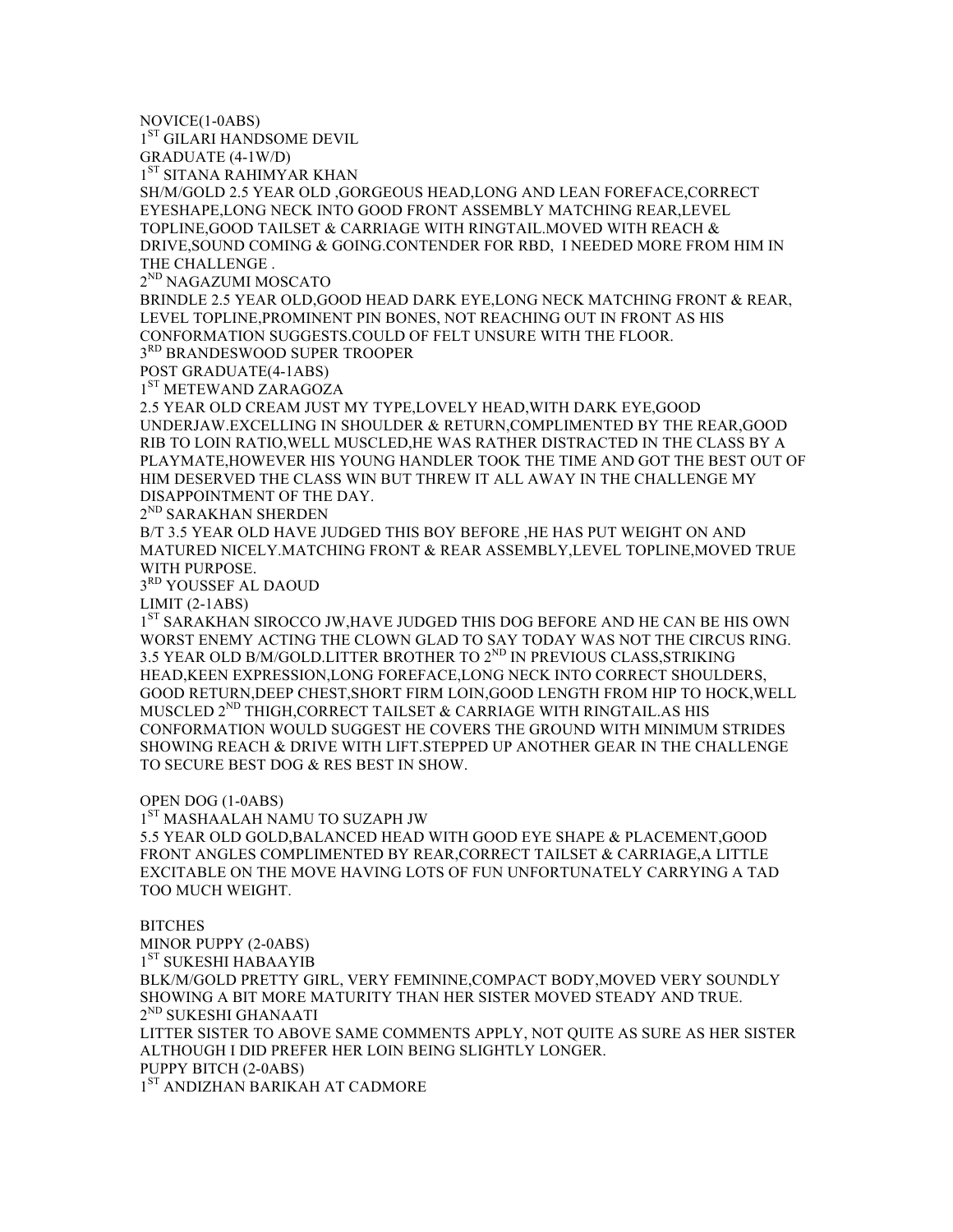SH/CREAM GORGEOUS HEAD ,FEMININE GIRL ALL THROUGH,ALREADY SPORTING A NATURAL SADDLE ,MATURE LOOKING BITCH, LITTER SISTER TO BP , SHE HAS AN EXCELLENT FRONT ASSEMBLY AND MATCHING REAR,SHE COVERS THE GROUND WITH RAKING STRIDES ,EFFORTLESS MOVEMENT WITH LIFT & DRIVE CLEAN OUTLINE STACKED A RINGTAIL WOULD JUST COMPLETE THE PICTURE.BEST PUPPY BITCH & RES BPIS.

2ND SUKESHI GHANAATI VETERAN UNDER 10(0-0) VETERAN OVER 10 (0-0)

JUNIOR BITCH (7-0)

1<sup>ST</sup> ZENDUSHKAS WHISKEY GALORE JW

18 MONTHS OLD GOLD ,HAVE LIKED THIS BITCH FROM THE RINGSIDE,DELIGHTED TO HAVE THE OPPORTUNITY TO JUDGE HER.FEMININE HEAD,GOOD EYESHAPE,CLEAN LINES,LONG NECK,GOOD SHOULDER & RETURN COMPLIMENTED BY REAR,CORRECT TAILSET & CARRIAGE,WELL MUSCLED THIGHS,GOOD FRONT EXTENSION DRIVING FROM THE REAR HAD AN AIR OF GRACE ABOUT HER,COVERED THE GROUND WELL.IN THE CHALLENGE I WAS DRAWN TO HER ALL THE TIME.RES BEST BITCH.

 $2^{ND}$  GILARI DEVIL WEARS PRADA

12 MONTHS RED JUST OUT OF PUPPY AND GIVING SO MUCH AWAY ON MATURITY,A WELL DESERVED 2<sup>ND</sup> PLACE IN STRONG COMPETITION, BALANCED HEAD, GOOD

UNDERJAW,CORRECT FRONT ASSEMBLY ,GOOD LENGTH FROM HIP TO HOCK,CORRECT TAILSET & CARRIAGE MOVES WITH LIFT AND DRIVE,NEEDS TO WIDEN IN FRONT WHICH WILL COME WITH MATURITY.

3RD GILARI DEVIL IN DISGUISE WITH NUMA BOZWOOD

YEARLING BITCH (3-2ABS)

1ST GILARI DEVIL IN DISGUISE WITH NUMA BOZWOOD

12 MONTHS RED, LITTER SISTER TO 2<sup>ND</sup> IN JUNIOR SAME COMMENTS APPLY, NEEDS TO BODY UP ,VERY ANGULAR ON THE STACK,CLEAN LINES,GOOD LIFT & DRIVE HAS TIME ON HER SIDE TO MATURE ,LIKE TO SEE HER IN A YEARS TIME.

MAIDEN BITCH (0-0)

NOVICE BITCH (3-0ABS)

1<sup>ST</sup> GILARI DEVIL WEARS PRADA

 $2^{\rm ND}$  GILARI DEVIL MAY CARE

3RD BELAMBA GOLD PLATED

GRADUATE BITCH (5-1W/D)

1ST GILARI DEVIL IN DISGUISE WITH NUMA BOZWOOD

2<sup>ND</sup> NAGAZUMI MUSCADELLE

2.5 YEAR OLD BLK/SILVER FEMININE GIRL WITH BALANCED HEAD & DARK EYE,LEVEL TOPLINE,MATCHING FRONT & REAR,GOOD TAILSET & CARRIAGE WITH RINGTAIL,MOVED WITH EXTENSION & DRIVE,VERY SOUND & STYLISH.

3RD GEZANCOL GIGI

POST GRADUATE BITCH (5-1ABS)

QUALITY CLASS.

1<sup>ST</sup> SITANA KAMALIA SHCM

2.5 YEAR OLD GOLD ,PROFUSE COAT BEAUTIFULLY PRESENTED,BALANCED HEAD WITH DARK EYE,WELL LAID BACK SHOULDERS ,GOOD RETURN OF UPPER ARM,SLOPING PASTERNS,DEEP CHEST,WELL RIBBED WITH SHORT LOIN,CORRECT LENGTH FROM HIP TO HOCK WITH RIGHT AMOUNT OF BEND TO STIFLE.CORRECT TAILSET CARRIED AT THE RIGHT ANGLE ,MOVES WITH EXTENSION & DRIVE AND AT A CORRECT SPEED,GOOD SIDE GAIT .PULLED OUT EVERYTHING IN THE CHALLENGE TO SCOOP BEST BITCH AND ON TO BEST IN SHOW,WELL DONE.

2<sup>ND</sup>SARAKHAN SWANSONG

3.5 YEAR OLD GOLD,HAVE JUDGED HER BEFORE,YOUR HANDS JUST FLOW OVER THIS GIRL,GOOD GROUND COVERAGE,EFFORTLESS MOVEMENT,VERY LIGHT ON HER FEET,UNFORTUNATELY TODAY SHE WAS NOT CO-OPERATING AND WOULD NOT RAISE HER TAIL, HER CONFORMATION COULD NOT DENY HER 2<sup>ND</sup> PLACE.